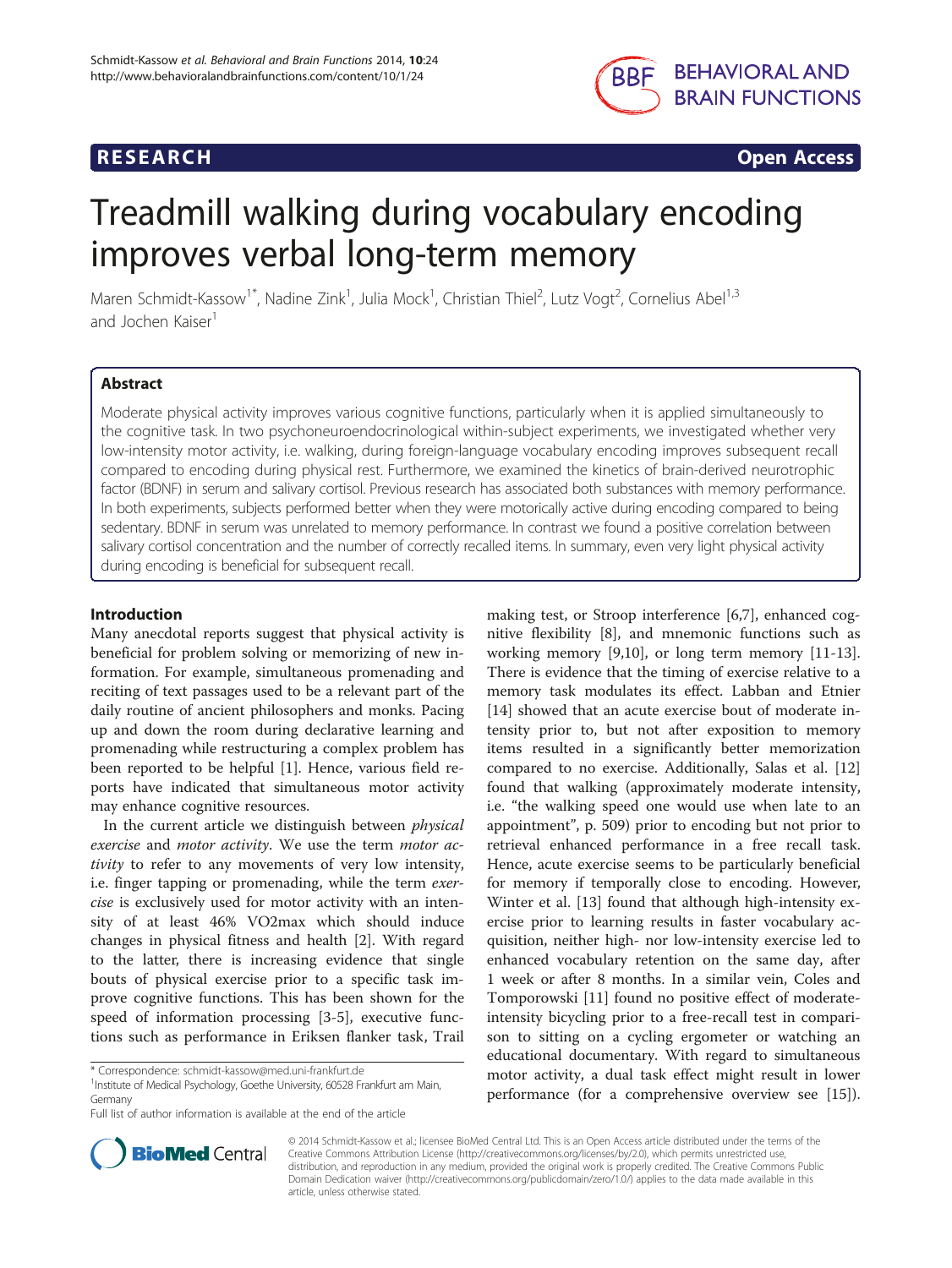Several studies have shown that low-intensity walking during memorizing impairs performance even in young and healthy adults (e.g. [\[15](#page-7-0)-[18\]](#page-7-0); however see [[19](#page-7-0)] for contrary effects in 9-year-olds). Results from our lab indicate the opposite: in two learning studies and an attention allocation experiment, low- and moderate-intensity simultaneous bicycling resulted in better performance compared to being sedentary [[20](#page-7-0)-[22\]](#page-7-0). In the current experimental series we investigated the effect of treadmill walking during vocabulary encoding on subsequent memory performance. We specifically aimed to investigate the effect of very low-intensity motor activity (approx.  $\langle$  50% VO2max), i.e. far below the intensity levels typically investigated in studies on exercise and cognitive performance.

The search for endocrinological parameters mediating the effect of physical activity on mnemonic processes has focused on the brain-derived neurotrophic factor (BDNF) [[13,23\]](#page-7-0). Several studies have indicated that BDNF levels are associated with cognitive processes such as memory (e.g., [[24,25\]](#page-7-0)), and that acute exercise of at least moderate intensity elevates both serum and plasma BDNF in humans (e.g., [[13](#page-7-0),[26](#page-7-0)-[31\]](#page-7-0)). However, in our study on moderate-intensity bicycling during vocabulary encoding we did not find significant correlations between serum BDNF and learning performance [\[20](#page-7-0)], possibly because the motor activity was not sufficiently intense. This is in line with our observation that only high-, but not low-intensity bicycling results in a (transient) increase of BDNF in serum [\[29](#page-7-0)]. We measured BDNF in the first of the present two experiments because of its putative relevance for cognitive performance. However we did not expect it to be modulated by the present low-intensity motor activity.

Instead we tested in the second experiment an alternative explanation for the positive effect of exercise on cognition i.e., the arousal hypothesis (e.g. [\[32\]](#page-7-0)). In a review, Tomporowski [\[33\]](#page-7-0) found evidence for the relationship between cognition and physical arousal following the Yerkes-Dodson law [\[34](#page-7-0)]. Levitt & Gutin [\[35](#page-7-0)] reported faster reaction times for moderately increased heart rates, but slower reaction times at highly increased heart rates. According to a model by Kahneman [[32](#page-7-0)] simultaneous low-intensity exercise increases the arousal level which in turn increases the resources available to perform a cognitive task. If on the other hand exercise withdraws resources necessary to perform the cognitive task, this should result in interference. In this case, the mental workload required by exercise would be too high to manage the cognitive task (cf. [\[36\]](#page-7-0)). Furthermore physical exercise, at least at high intensity levels, has been reported to increase psycho-physiological stress which in turn increases the arousal level [[37](#page-7-0)]. This affects salivary cortisol responses reflecting individual stress levels [\[38](#page-7-0)]. Hence, motor activity in combination with a cognitive task should increase the "participants' arousal" and stress levels which may lead to deflections in salivary cortisol concentrations. Indeed Almela et al. [\[39](#page-7-0)] have shown that a higher stress-related cortisol response negatively influences memory performance in middle-aged women. However, others found beneficial effects of stress on memory (e.g. [\[40](#page-8-0)]). We investigated this issue in the current series of experiments.

Taken together, previous experiments on physical exercise and long-term memory as well as their endocrinological substrates have yielded inconsistent results. Our own data have indicated that physical activity during encoding is particularly beneficial for vocabulary learning, even for low to medium exercise intensity. In the current study, we further reduced exercise intensity resulting in an experimental condition where subjects were motorically active with minimal cardio-vascular load. Hence, we tested the anecdotal effect of promenading on cognition under controlled experimental conditions. In contrast to our previous studies [[20,22\]](#page-7-0), we tested equal numbers of male and female participants. Hence, we overcame a limitation of previous exercise studies testing either male or female subjects, or where the factor sex has not been parallelized (e.g. [\[10,13,14](#page-7-0)]). This is an important issue as previous studies have indicated that females may show better episodic memory functions than males [\[41,42\]](#page-8-0). Furthermore, we applied a within-subject design to assess the effect of slow treadmill walking on auditory vocabulary encoding, thus increasing the statistical power compared with between-subject designs. In the first experiment we measured BDNF in serum because of its putative relevance for cognitive performance, even though we did not expect it to be modulated by the present low-intensity activity. In a second experiment we followed the stress-arousal hypothesis and collected salivary cortisol.

We hypothesized that participants would show better learning performance during walking compared to the sedentary condition. However, previous studies showed that treadmill exercise may require cognitive resources, and hence subjects who are less familiar or confident on a treadmill might perform worse. In a recent review, Lambourne and Tomporowski [[43\]](#page-8-0) concluded that simultaneous cycling improved cognitive performance whereas simultaneous treadmill exercise deteriorated performance. This discrepancy was attributed to increased demands of treadmill exercise on keeping balance and on upper and lower limb coordination, possibly interfering with cognitive task demands. Hence, we asked the participants to rate how safe they felt on the treadmill to control for this issue. In line with our previous results, we expected BDNF in serum not to be elevated by walking. However, salivary cortisol should be increased in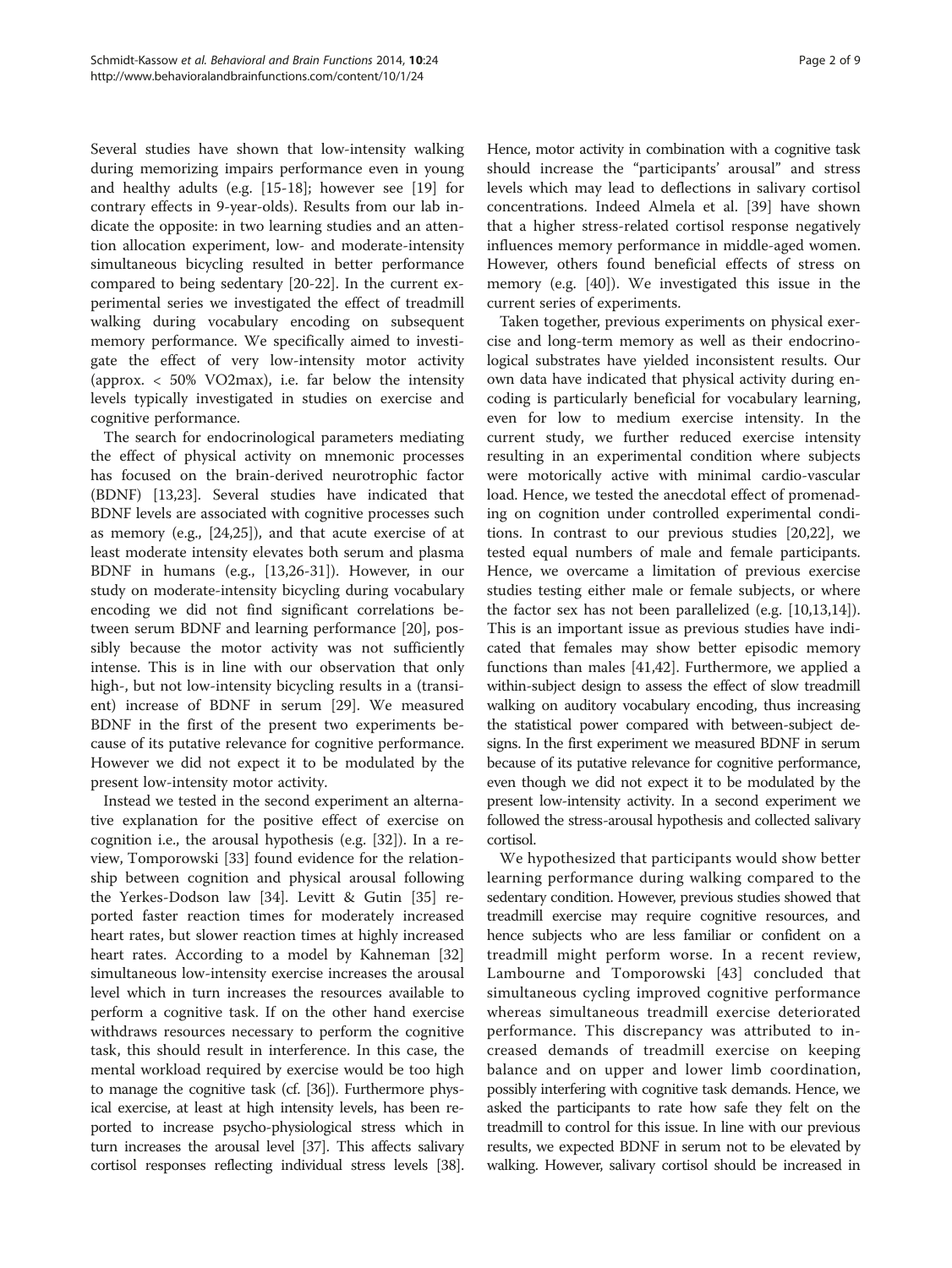the walking condition compared to the sedentary condition due to increased arousal. Furthermore, performance in vocabulary tests should correlate positively with changes in salivary cortisol during encoding.

# Materials and methods

# Participants

In total 49 right-handed (as determined by the Edinburgh handedness inventory [\[44\]](#page-8-0) monolingual German young and healthy subjects (aged between 18 and 30 years) participated in the current experimental series. Exclusion criteria were a history of psychiatric or neurological disorders, smoking, medication (except for contraceptives), obesity, and any knowledge of Polish or other Slavic languages (as participants were asked to learn Polish vocabulary). 18 individuals (9 females, mean age: 22.8 years, SD: 2.6, mean BMI: 23.2 kg/m<sup>2</sup>, SD: 2.9) took part in experiment 1. 31 subjects (16 females, mean age: 21.7 years, SD: 2.7, mean BMI 22.8 kg/m<sup>2</sup>, SD: 2.5) participated in experiment 2.

# Ethics statement

Both experiments are part of the project entitled "The influence of synchronous physical activity on brain plasticity and foreign language learning" which has been approved by the Ethics Committee of the Goethe University of Frankfurt Medical Faculty. It was conducted in accordance to the principles laid down in the Declaration of Helsinki. All subjects were informed about the aims of the study and gave their written consent.

# Procedure

Subjects were first screened in a pre-experimental evaluation session. After this session participants were asked to come to our laboratory for two experimental learning sessions. The experimental procedure was identical for experiment 1 and 2. The only difference was that we collected blood samples for BNDF analysis in experiment 1 and saliva samples for cortisol analysis in experiment 2.

# Pre-experimental screening

The participants completed several questionnaires. Their physical activity level was measured with the Freiburg Questionnaire of Physical Activity (FQPA; [\[45\]](#page-8-0). Furthermore, they had to indicate the number of foreign languages they had learned and the number of musical instruments they played. Additionally, we tested the candidates' ability to memorize new vocabulary. They were asked to listen to 40 pseudowords followed by a German counterpart. All vocabulary pairs were presented via headphones. After thirty minutes during which participants continued to fill in the questionnaires listed above, subjects took part in a vocabulary test, i.e. they were presented the pseudowords and had to write down the associated German words.

Additionally, we asked participants to walk on a motordriven treadmill (Tunturi, Turku, Finland) for about 20 minutes to determine their individual preferred walking rate. Each step was measured via a force sensitive resistor with a round, 0.5" diameter sensing area fixed at the participants left heel.

At the beginning of the study, all of the participants were instructed to avoid changes in their daily life including their physical activity level for the duration of the experiment (one week).

# Learning sessions

For the actual experiments, participants were asked to come twice to our laboratory. In one session subjects learned 40 Polish words (20 nouns and 20 verbs) while walking on the motor-driven treadmill at their preferred rate. Once a preferred speed had been chosen for each individual the walking rate and stimulation rate remained identical throughout the experiment. In a second session subjects learned another 40 Polish words while sitting in a canvas chair. The order of sessions was counterbalanced across subjects. We carefully controlled that the second session took place exactly 72 hours after the first, i.e. at the same time of day. Additionally, subjects participated in an online vocabulary test 24 hours after each learning session. We used a difficult auditory paired-associate learning paradigm to maximize the chances to observe an effect of walking on vocabulary encoding. Additionally, unimodal auditory stimulation prevents at its best from cheating on the recall test because participants have no information on how a respective word is spelled.

Each learning session lasted for 30 minutes during which participants listened to the Polish vocabulary twice. In addition 206 sinusoidal tones with a fundamental frequency of 250 Hz were presented at the beginning of each session, and 116 tones were presented in the middle of each session. This was done to familiarize participants with the new situation, and to signal a pause between the two learning blocks, respectively. Tones were presented at each participant's previously determined preferred walking rate. The loudness level was adjusted to their individual preference and kept constant across both learning sessions. The order of vocabulary pairs was randomized for each learning session and each participant. Stimuli were presented auditorily via headphones (Philips SHP 1900). Both Polish and German items were spoken by female native speakers of Polish and German, respectively, who had a phonetic-linguistic background. All stimuli were normalized to an intensity level of 75 dB using the software PRAAT. The stimulus onset asynchrony (SOA) of Polish–German vocabulary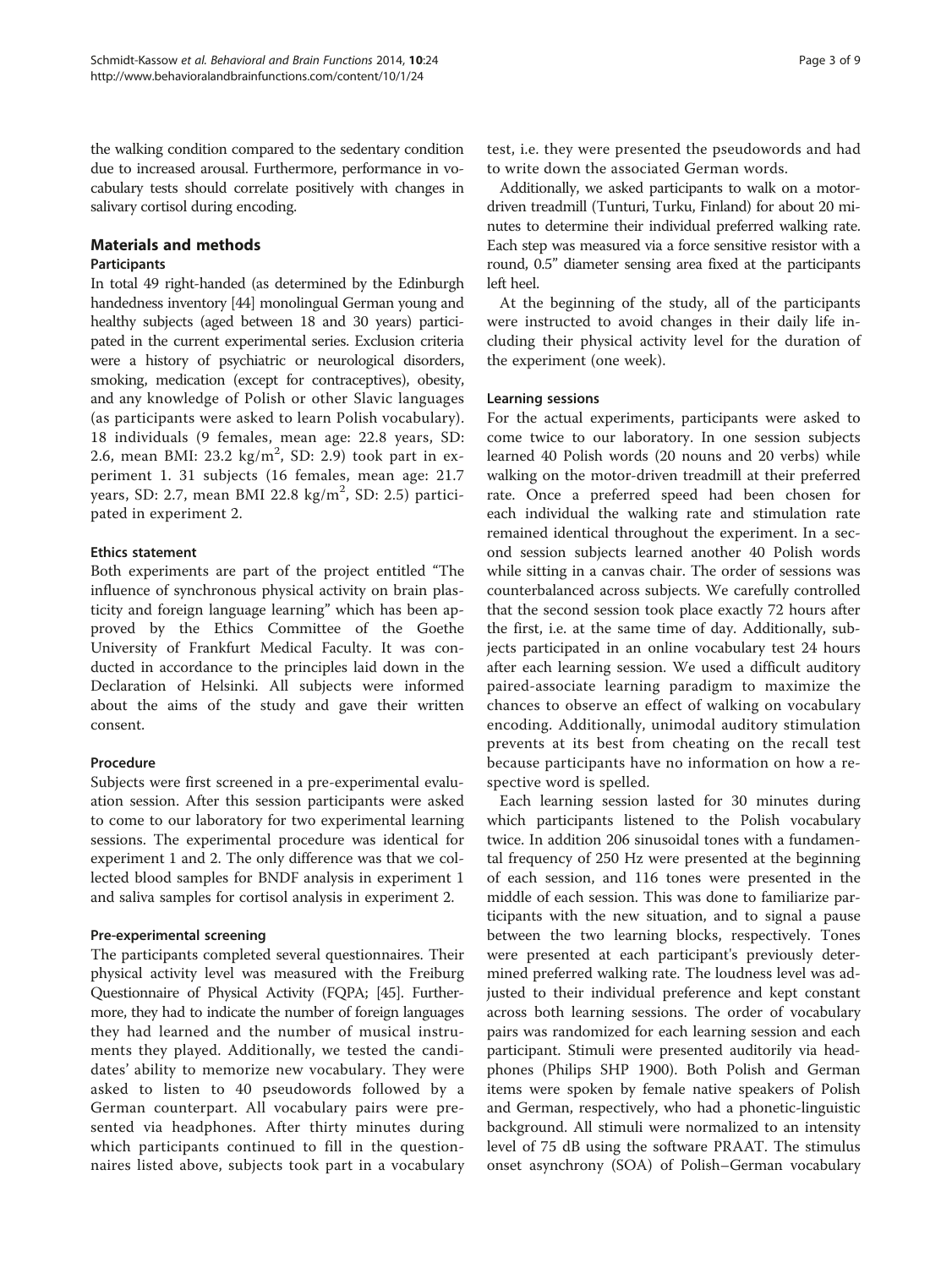pairs was aligned to the perceptual center of a word [[46\]](#page-8-0), i.e. the vowel onset of the stressed syllable, and amounted to the preferred walking rate, i.e. to every fourth step. The average SOA was 2.8 s within a vocabulary pair corresponding to a word presentation at every fourth step and 8.4 s between vocabulary pairs, resulting in a pause of 12 steps before the next vocabulary pair has been presented. During this pause participants were asked to repeat the previously presented vocabulary pair loudly. We excluded action verbs to ensure that better performance in the walking session was not semantically induced [\[47](#page-8-0)].

In both experiments and both sessions, the individuals' heart rate was constantly monitored with a chest strap (Polar S810, Polar, Büttelborn, Germany). In the walking session we additionally measured the participants' walking rate with a force sensor and a customized microcontroller (®Arduino, [www.arduino.cc\)](http://www.arduino.cc) as described above.

The environment was kept constant across both learning conditions, i.e. both the treadmill and the sedentary session took place in the same room. At the end of each session, participants were asked to indicate how safe the felt on the treadmill and the quality of their last night's sleep. Answers were given on a 5-point Likert scale ranging from "low" to "high". Furthermore, we asked the participants about their caffeine and alcohol consumption. They also had to indicate the number of sleeping hours in the previous 24 hours.

Twenty-four hours after each learning session subjects participated in a customized online vocabulary test. The access to the test was temporally limited to make sure that subjects adhered to their individual test time  $(+ - 1$  hour). Here, they listened to all of the Polish vocabulary and were asked to enter the German translations in a response field. Response time was limited to 8 s for each item.

### Blood sampling

In experiment 1 two venous blood samples were taken from 11 out of 18 participants in each session. The other 7 participants declared that they felt uncomfortable with having blood taken. To avoid an additional stressor we refrained from blood samplings in these subjects. For the other participants, the first blood sample was collected after a ten-minute rest period. Hence, cardiorespiratory parameters were on a stable baseline level at the beginning of the learning period. The second blood sample was taken immediately after the particular intervention (learning while treadmill walking or sitting in a canvas chair) was finished.

#### Analysis of BDNF serum concentrations

In each of the two blood samples, 4.5 ml of venous blood from the antecubital vein were collected with a

clotted blood tube. Collection and analysis of blood samples was performed according to the following uniform protocol: all samples clotted within 30 minutes at a temperature of 21C. After the clotting period, samples were centrifuged for 10 minutes with 4800 rounds per minute using the Heraeus Labofuge 200 (Thermo Fisher Scientific, Germany). Immediately afterwards, serum was pipetted into separate SafeSeal micro tubes (Sarstedt, Nürnberg, Germany). Samples were stored at −30°C for one night and then transferred to a −80°C freezer for another three weeks. Then, BDNF levels in serum were measured using the Quantikine® Human BDNF Immunoassay from R&D Systems (Wiesbaden, Germany) with intra- and inter-assay precision of 6.2% and 8.1%, respectively.

The minimum detectable BDNF dose was less than 20 pg/mL, according to the manufacturer's information. All samples were tested twice for reliability.

# Saliva sampling

In Experiment 2 two saliva samples were taken from all participants in each session. The first saliva sample was collected prior to each intervention. The second saliva sample was taken immediately after the particular intervention (learning while treadmill walking or sitting in a canvas chair) was finished.

#### Analysis of cortisol concentrations

In the current study we used the "Salivette" (Sarstedt AG & Co., Nümbrecht) collection devices for collecting saliva. They consist of a cotton swab in a suspended insert which itself is placed in a centrifuge vessel.

Subjects were instructed to gently chew on the cotton swabs for one minute. Afterwards they return the saturated swab to the suspended insert without touching it. To reduce errors, subjects were not allowed to eat or drink anything else than water for one hour before the testing session started. Salivary samples were stored at −30°C until the biochemical analysis, which was performed by the Dresden Lab Service GmbH. Saliva samples were maximally stored for 47 days until they were analyzed. Samples were analyzed according to the protocol described in Nater et al. [[48](#page-8-0)]. The concentration of free salivary cortisol was analyzed using a luminescence immunoassay (IBL, Hamburg, Germany) with intra- and inter-assay precision of 4.5% and 4.3%, respectively.

#### Data analysis

For both experiments, performance in the vocabulary tests was compared using a 2\*2 ANCOVA with the within-subject factor session (treadmill walking, sedentary), the between-subject factor sex, and the covariate "perceived safety on the treadmill".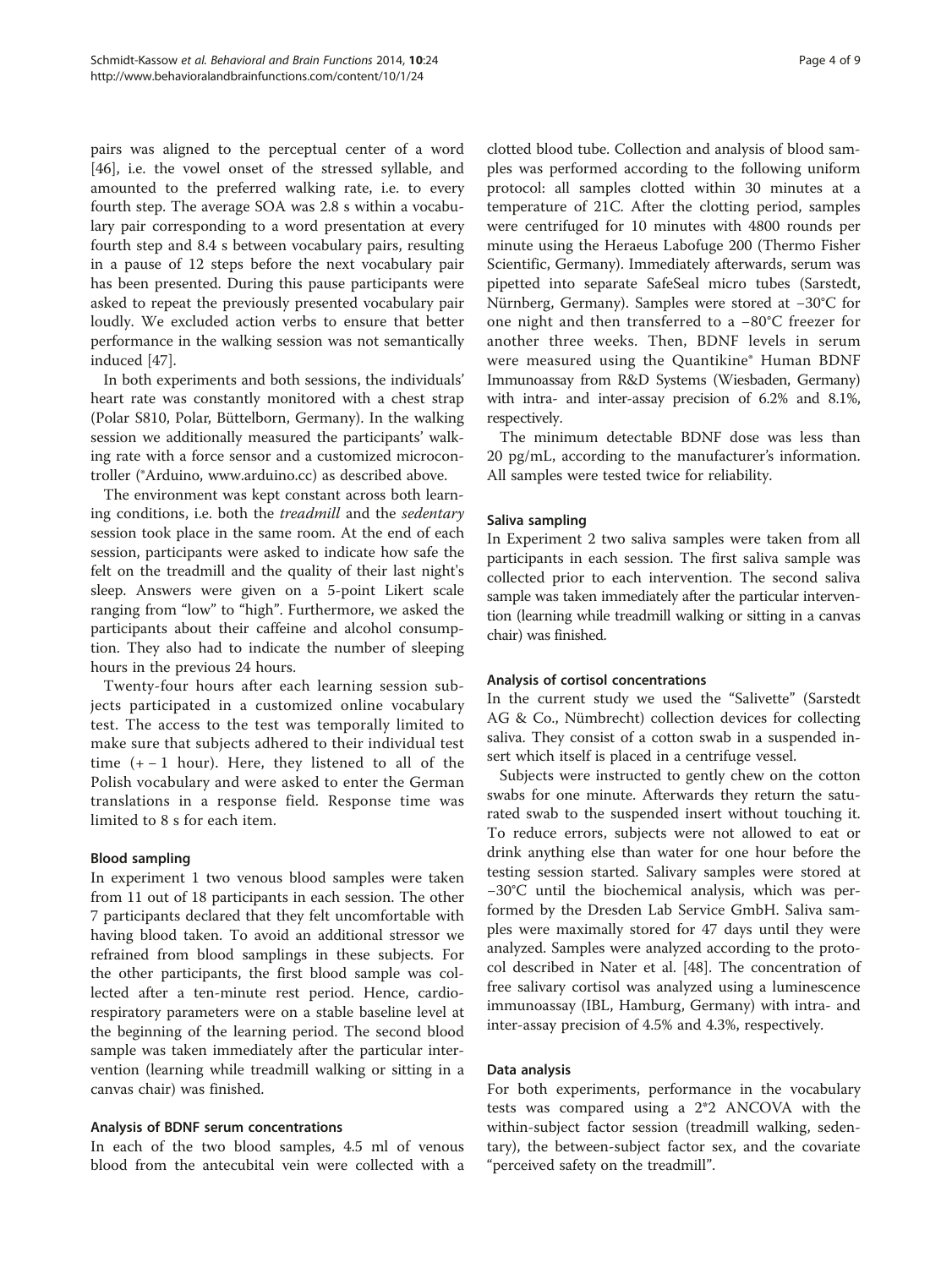Experiment 1. To investigate the influence of BDNF on learning performance, we computed a 2\*3\*2 ANCOVA on BDNF in serum with the within-subject factors session (treadmill walking, sedentary) and time point (1,2), the between-subjects factor sex, and the covariate safety on the treadmill. Furthermore we calculated BDNF kinetics for learning (BDNF after learning minus BDNF at baseline) and computed correlations between BDNF at each time point as well as BDNF kinetics and vocabulary test performance for each experimental session.

Experiment 2. To investigate the influence of cortisol on learning performance we computed a 2\*3\*2 ANCOVA on salivary cortisol with the within-subject factors session (treadmill walking, sedentary) and time point (1,2), the between-subjects factor sex, and the covariate safety on the treadmill. Furthermore, we calculated the changes in cortisol levels during learning and computed correlations between cortisol kinetics and vocabulary test performance for each experimental session. One participant with cortisol levels deviating more than three standard deviations from the mean was excluded from the analysis.

# Results

#### Participants

An overview of sample characteristics for experiments 1 and 2 is provided in Table 1. In both experiments, participants were moderately physically active and walked with a frequency of about 1.3 Hz. Presentation frequency and behavioral performance were not correlated, indicating that the individual presentation time did not affect retention performance (sedentary:  $r = -.02$ ;  $p = .9$ ; walking:  $r = -.09$ ;  $p = .6$ ).

Mean heart rate (see Table 1) differed significantly between walking and being sedentary in both experiments according to a paired-samples *t*-test (Experiment 1: t (17) = 10.3; p < .001; d = 2.81, Experiment 2: t  $(28) = 18.7$ ;  $p < .001$ ;  $d = 3.7$ ). In both experiments, walking intensity as estimated by heart rate [[49](#page-8-0)] was very light according to the guidelines of the American College of Sports Medicine [[2](#page-7-0)]. In both experiments, participants did not differ between sessions in their caffeine or alcohol consumption nor in their sleep quantity or quality (see Table 1).

# Experimental performance

For Experiment 1, the omnibus ANCOVA revealed a main effect of session (see Figure 1; F  $(1,15) = 6.98$ ,  $p = .02$ ,  $\eta_p^2 = .318$ ; mean treadmill walking: 5.5 (SD: 3.3) words; sedentary: 4.8 (SD: 4.2) words) and an interaction of day of session x perceived safety on the treadmill  $(F (1,15) = 12.3, p < .01, \eta_{p}^{2} = .451)$ . There was no interaction with sex.

#### Table 1 Sample characteristics in both experiments

|                                                        | <b>Experiment 1</b>            | <b>Experiment 2</b>            |
|--------------------------------------------------------|--------------------------------|--------------------------------|
| Freiburger Questionaire of<br>Physical Activity (FQPA) | 50 (31.8) MET-h/wk             | 50 (30) MET-h/wk               |
| Preferred walking frequency                            | $1.3$ (0.17) Hz                | $1.36(0.22)$ Hz                |
| Foreign languages                                      | 2                              | $\mathcal{P}$                  |
| Pre-experimental pseudoword<br>learning                | 9.7 (4.6) out of 40<br>words   | 7 (4.4) out of 40<br>words     |
| Heart rate treadmill/relaxed                           | 100/69 (14.8/7.1)<br>bpm       | 112/74 (10.4/7.1)<br>bpm       |
| Estimated walking intensity                            | 52.9 (7.7) % HR <sub>max</sub> | 58.7 (5.5) % HR <sub>max</sub> |
| Caffeine consumption                                   | $1.1$ $(1.6)$ cups             | $0.4$ $(0.8)$ cups             |
| Alcohol consumption                                    | $0.5(1.2)$ glasses             | $0.25(0.6)$ glasses            |
| Sleep quantity                                         | 7.1 (1.2) h                    | 7.5(1.1)h                      |
| Sleep quality                                          | "good"                         | "good"                         |

For Experiment 2, the omnibus ANCOVA revealed a main effect of session (see Figure 1; F  $(1,28) = 6.44$ , p = .02,  $\eta_p^2$  = .187; mean treadmill walking: 5.3 (SD: 4.6) words; sedentary: 4.1 (SD: 3.5) words). There were no further interactions. Single subjects' performance is plotted in Figures [2](#page-5-0) and [3,](#page-5-0) showing that 63% of the participants performed better in the walking condition.

#### Serum BDNF & performance

BDNF in serum concentration ranged between 24767 and 53158 pg/ml (mean: 35301 pg/ml; SD: 6799). BDNF values at baseline were 36822 pg/ml (SD: 5645) for the relaxed and 33071 pg/ml (7355) for the walking condition. Post-intervention BDNF values were 31999 pg/ml (SD: 8697) for the relaxed condition and 37531 pg/ml (SD: 7464) for the walking condition. The ANCOVA revealed that BDNF values for male participants were on average higher than for women  $(F (1,8) = 6.2;$ p < .05;  $\eta_{\rm p}^2$  = .436; male: 38598 pg/ml, SD: 8477); female: 37310 pg/ml, SD: 6071). There were no further main effects or interactions. None of the computed

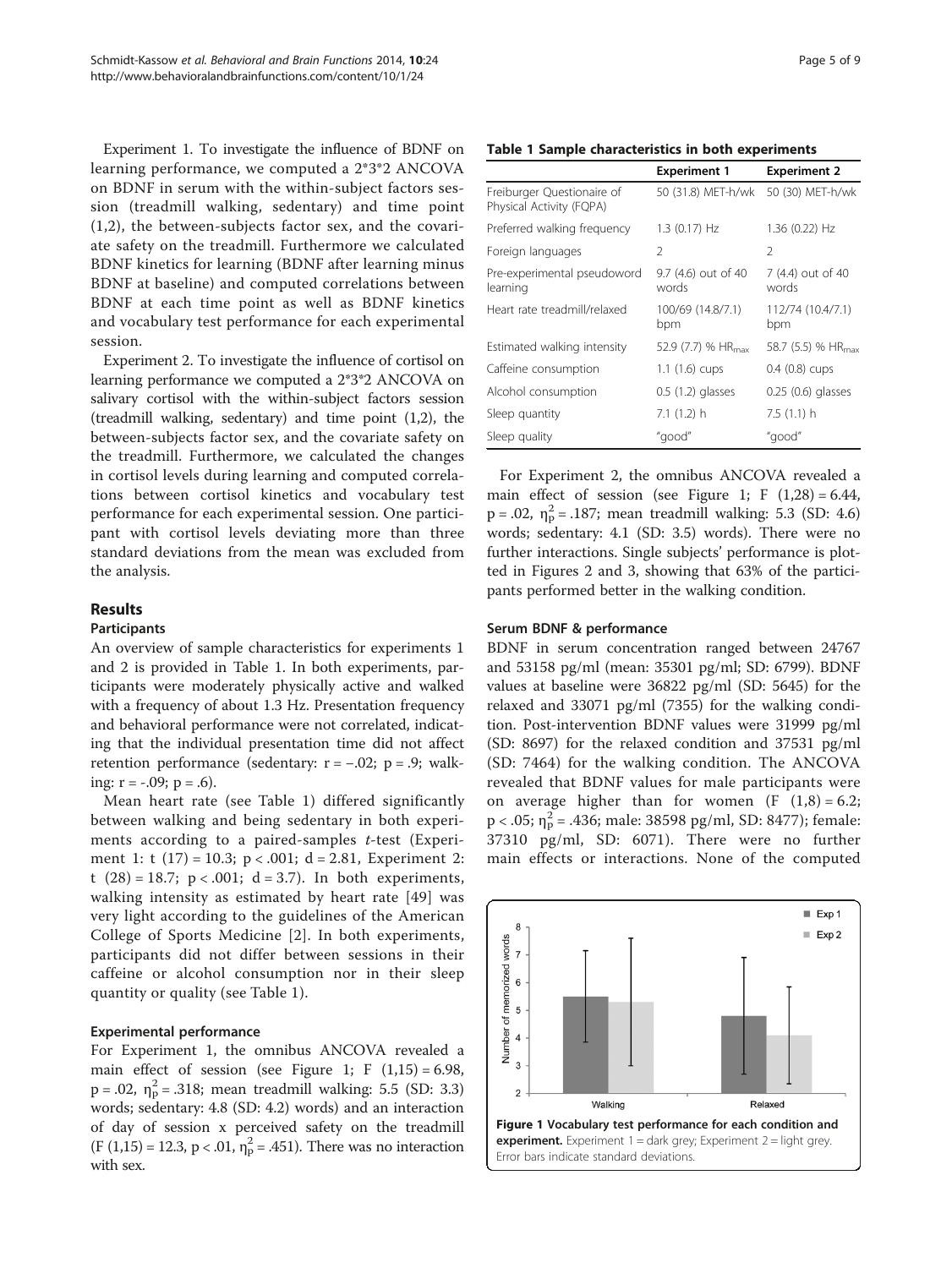<span id="page-5-0"></span>

correlations between BDNF in serum and vocabulary test performance reached significance.

#### Salivary cortisol & performance

Cortisol concentrations ranged between 1.3 and 33.8 nmol/ l (mean: 27.6 nmol/l; SD: 6.6). Cortisol at baseline was 9.9 (SD: 8.2) nmol/l for the relaxed condition and 10.6 (SD: 7.4) nmol/l for the walking condition. Post-intervention, cortisol was 8.3 nmol/l (6.5) for the relaxed condition and 8.7 (6.5) nmol/l for the walking condition. The ANCOVA on cortisol concentrations did not reveal any significant effects ( $p > .08$ ). However, there was a positive correlation between changes in cortisol concentration during the treadmill session (Mean: −2.37 nmol/l; SD: 3.52) and performance in the vocabulary test (see Figure 4;  $r = .386$ ;  $p = .02$ ) indicating that better performance was associated with a lesser decrease of salivary cortisol. When additionally eliminating the extreme value around −14 nmol/l, the correlation was still significant ( $r = .322$ ;  $p = .05$ ).





# **Discussion**

The current study compared the effects of treadmill walking and physical inactivity on vocabulary learning. Serum BDNF and salivary cortisol concentrations were measured in subgroups of participants to assess the involvement of these substances in the relationship between physical activity and learning.

In both experiments we found that very light treadmill walking during encoding resulted in better performance during vocabulary retrieval compared to being sedentary. In Experiment 1 we found an interaction of day of session x perceived safety on the treadmill showing that participants performed better if they felt safe on the treadmill. However, we did not replicate this effect in Experiment 2. In contrast to our previous studies [[20](#page-7-0),[22](#page-7-0)] we currently tested equal numbers of female and male participants. We found no interaction involving the factor sex, indicating that the positive effect of walking on verbal long-term memory is independent of sex. One may argue that the effect is not driven by the concurrent motor activity but may also have been observed if the walking task had been performed before the learning task. However, data from our previous study on moderate ergometer cycling [\[20](#page-7-0)] have shown that a pre-encoding exercise condition does not improve performance compared to a sedentary condition. Since movement intensity was below 50% of the maximum oxygen consumption in the current series of experiments, we doubt that such a low-intensity motor condition prior to encoding would affect encoding when a moderate exercise bout has no effect. We thus interpret the current results as evidence for a beneficial effect of concurrent motor activity on verbal learning.

On a critical note, one potential limitation of the current study is that participants did not complete an immediate recall test at the end of each experimental session. We deliberately omitted this test to keep the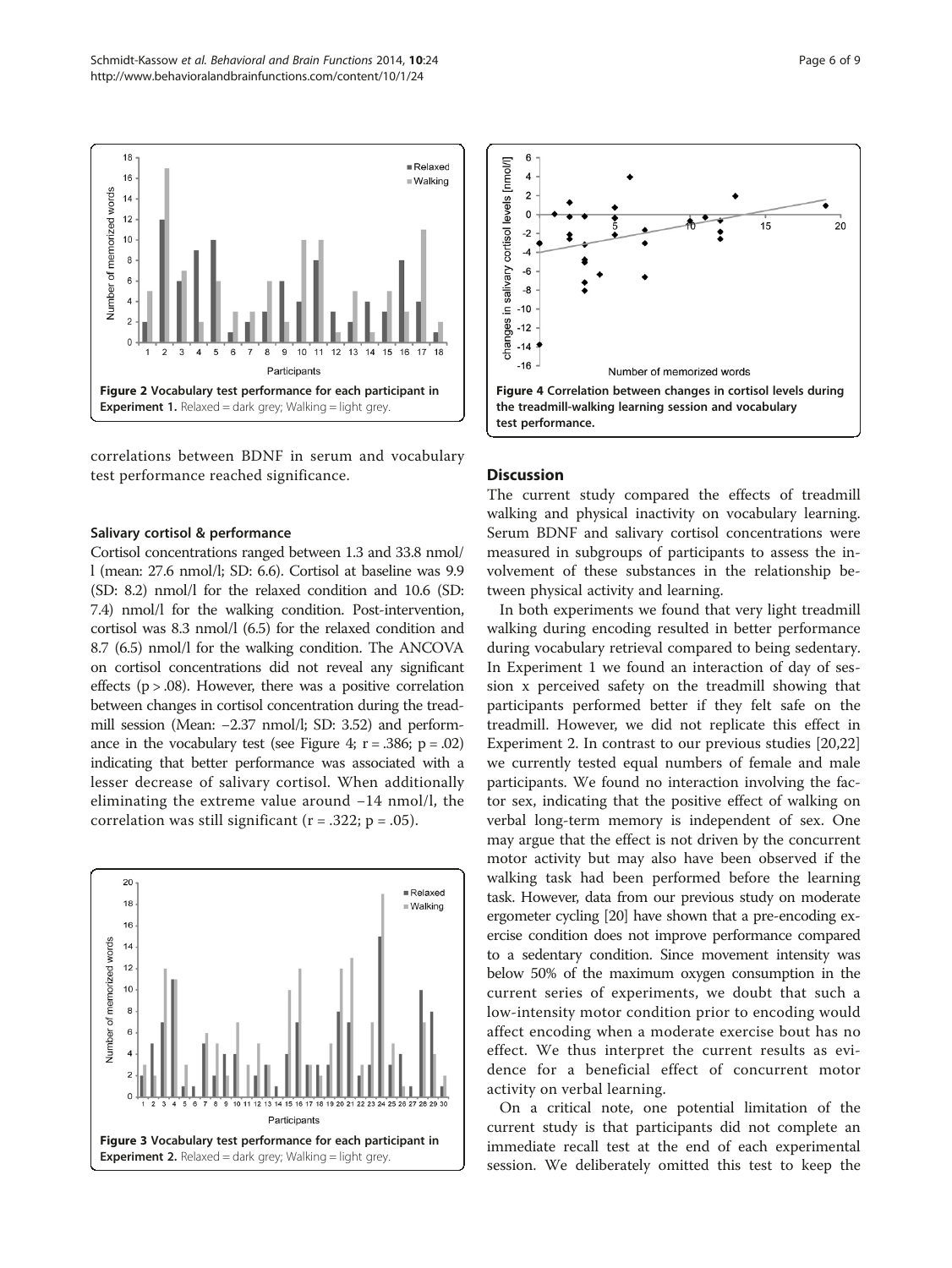present study comparable to previous ones, where performance was not tested immediately after the encoding phase either [\[20,22](#page-7-0)]. However in a recent, not yet published study, we have implemented this additional test. Here motor activity had an even stronger positive effect on retention performance. This evidence suggests that an additional test at the end of each session would most likely have strengthened the current findings.

Concerning the collected endocrinological parameters we found no effect of serum BDNF but of salivary cortisol on vocabulary learning. The results concerning BDNF are in line with our previous findings that serum BDNF is unaffected by moderate-intensity exercise [[20,29\]](#page-7-0) and thus does not seem to mediate the described behavioral effect. However they are in contrast to other studies reporting a positive relation between BDNF and memory performance (e.g., [[24,25\]](#page-7-0)). On a critical note, it may be that the sampling time was responsible for the negative results. Here the post-intervention sample was taken immediately after the respective intervention had finished which may have been too late to pick up an activity-related increase. However, even when taking blood samples during exercise, BDNF was not enhanced during moderate but only during highintensity exercise [\[29\]](#page-7-0). Thus, we are confident that our reported null effect is not based on a sampling time confound but physiologically real.

Our current results indicate that salivary cortisol might be a mediator variable in the interplay of motor activity and long-term memory. We found that changes in cortisol levels correlated positively with performance in the walking condition. Descriptively, salivary cortisol decreased during treadmill walking which is in contrast to our initial hypotheses. However, this finding indicates that very light treadmill walking is not stressful. This is in line with the missing interaction of the factors safety on the treadmill and session in Experiment 2. Participants in Experiment 2 obviously felt very confident on the treadmill, which might explain why cortisol levels did not increase. On the other hand, significant differences in heart rate between the sedentary and the walking condition suggest that arousal was elevated in the walking condition. However, we found no significant correlations between heart rate and vocabulary test performance.

Taken together, the investigated endocrinological parameters can partly account for the behavioral effect. Our results are in line with previous studies on the effects of glucocorticoids on memory showing that increased cortisol levels improve memory formation, in particular memory for emotionally arousing events (e.g., [[50](#page-8-0)]; for a review, see [[51\]](#page-8-0)). As our intervention, i.e. treadmill walking, did not increase cortisol levels, we found that more stable cortisol levels were associated with better memory formation for the present, emotionally

neutral stimuli. First, future research needs to assess whether this effect would be stronger if participants were asked to walk faster, i.e. if we increased the physical arousal, or whether this would have the opposite effect. In their seminal work, Kirschbaum et al. [[52](#page-8-0)] investigated the effect of stress on declarative memory (a wordlist recall test). The authors induced stress by using the Trier Social Stress Test [[53](#page-8-0)] and found a strong negative correlation between the cortisol response and memory test performance. Hence, future studies on the effect of exercise-induced cortisol responses and memory need to determine the peak of the inverted U-shape function where exercise intensity becomes too high to increase retention performance. Second, it is an open issue whether emotionally arousing stimuli result in even stronger effects or whether physical arousal affects emotional and neutral stimuli equally. Possibly the previously often used cold pressor stress [[50](#page-8-0)] to increase arousal at initial encoding is specifically effective for emotionally arousing stimuli while exercise as a form of pleasant arousal also affects neutral stimuli. Hence, the specific mechanisms underlying the observed benefits of walking for vocabulary learning remain to be elucidated. Our present results indicate an involvement of the hypothalamus-pituitary adrenal (HPA) axis, which needs to be investigated in more detail.

At least one alternative explanation that we aim to assess in our future experiments is the effect of auditorymotor coupling on retention performance: comparing the present design with studies reporting interference effects for combined walking and learning [\[15](#page-7-0)-[18\]](#page-7-0), the latter studies used more challenging motor tasks and did not temporally align motor and cognitive activities. In the current study, stimuli were presented at the same rate as the participants' preferred walking speed. Hence, temporal alignment of stimulus presentation and motor activity may have been critical for the improved performance. This hypothesis would be in line with an entrainment theory where synchronization of internal attending activity with an external event is a prerequisite of attentive processing [[54\]](#page-8-0). Hence, stimulus temporal predictability facilitates the focusing of attention on anticipated points in time, resulting in a more efficient allocation of cognitive resources. However, this hypothesis still needs to be tested. In a currently running study on vocabulary encoding during walking we therefore included the factor timing, i.e. we aim to compare retention performance to temporally aligned versus random vocabulary presentation. Furthermore, recent data from our lab have provided evidence that synchronized motor activity enhances attention allocation [\[21\]](#page-7-0) which is a prerequisite for learning. Hence, future studies are needed to shed more light on this issue. At the moment we can conclude that slow walking at very light intensity during vocabulary encoding improves verbal long-term memory. The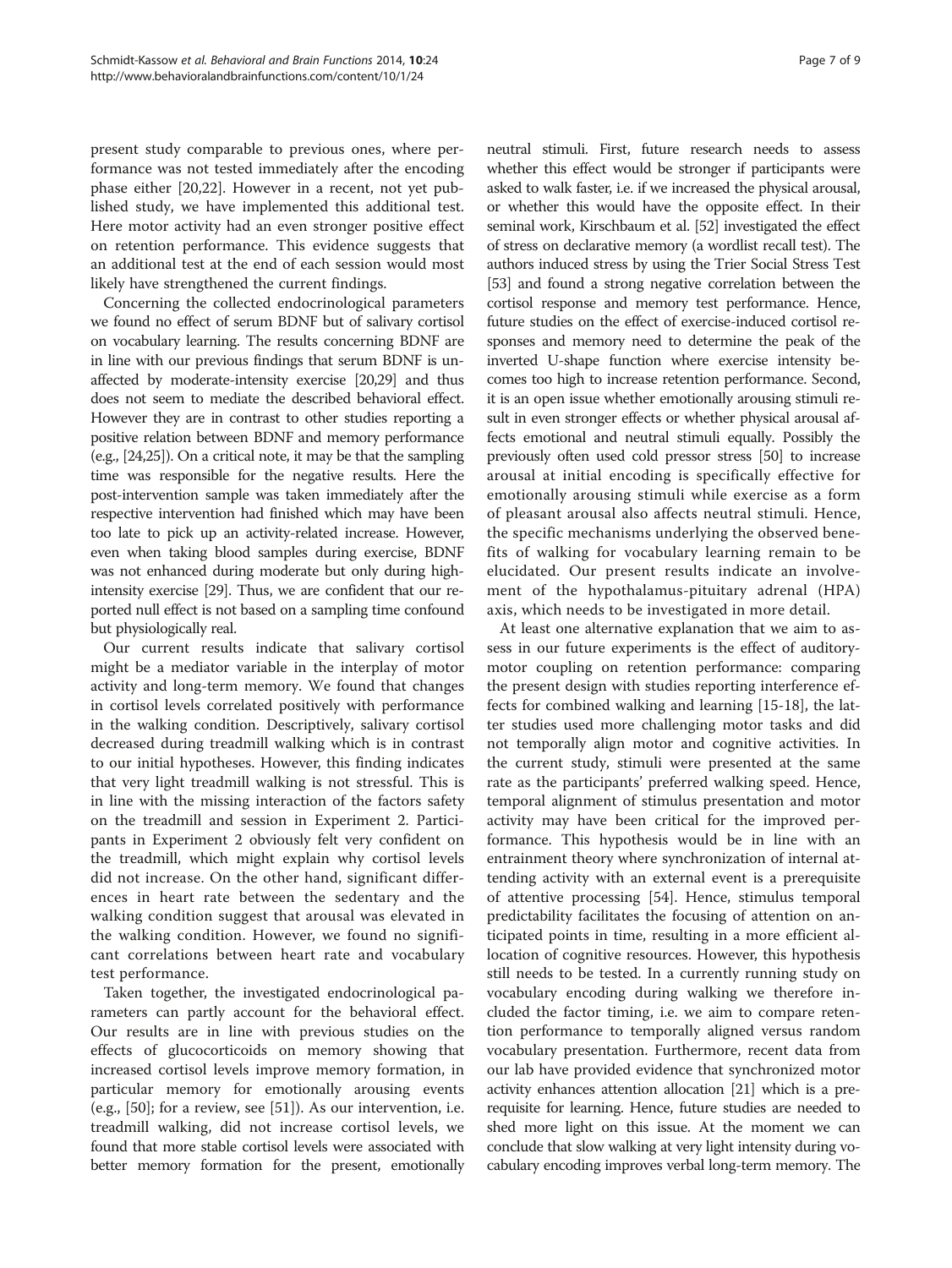# <span id="page-7-0"></span>exact mechanism behind this phenomenon remains to be identified by future research.

#### Competing interest

The authors declare that they have no competing interest.

#### Authors' contribution

Conceived and designed the experiments: MSK, JK. Performed the experiments: NZ, JM. Analyzed the data: MSK, NZ, JM. Contributed materials/ analysis tools: CT, LV, CA. Wrote the paper: MSK, JK. All authors read and approved the final manuscript.

#### Author details

<sup>1</sup>Institute of Medical Psychology, Goethe University, 60528 Frankfurt am Main, Germany. <sup>2</sup>Institute of Sport Sciences, Goethe University, Frankfurt am Main, Germany. <sup>3</sup>Max Planck Institute for Empirical Aesthetics, Frankfurt am Main, Germany.

#### Received: 20 January 2014 Accepted: 5 July 2014 Published: 12 July 2014

#### References

- Kahneman D: Thinking. Fast and Slow: Macmillan; 2011.
- 2. Garber CE, Blissmer B, Deschenes MR, Franklin BA, Lamonte MJ, Lee I-M, Nieman DC, Swain DP, Sports Medicine, A.C: American College of Sports Medicine position stand. Quantity and quality of exercise for developing and maintaining cardiorespiratory, musculoskeletal, and neuromotor fitness in apparently healthy adults: guidance for prescribing exercise. Med Sci Sports Exerc 2011, 43:1334–1359.
- Audiffren M, Tomporowski PD, Zagrodnik J: Acute aerobic exercise and information processing: energizing motor processes during a choice reaction time task. Acta Psychol (Amst) 2008, 129:410–419.
- Joyce J, Graydon J, McMorris T, Davranche K: The time course effect of moderate intensity exercise on response execution and response inhibition. Brain Cogn 2009, 71:14–19.
- 5. McMorris T, Sproule J, Turner A, Hale BJ: Acute, intermediate intensity exercise, and speed and accuracy in working memory tasks: a meta-analytical comparison of effects. Physiol Behav 2011, 102:421–428.
- 6. Chang Y, Etnier JL: Exploring the dose–response relationship between resistance exercise intensity and cognitive function. J Sport Exerc Psychol 2009, 31:640–656.
- 7. Chang YK, Labban JD, Gapin JI, Etnier JL: The effects of acute exercise on cognitive performance: a meta-analysis. Brain Res 2012, 1453:87–101.
- Netz Y, Tomer R, Axelrad S, Argov E, Inbar O: The effect of a single aerobic training session on cognitive flexibility in late middle-aged adults. Int J Sports Med 2007, 28:82–87.
- Pontifex MB, Hillman CH, Fernhall B, Thompson KM, Valentini TA: The effect of acute aerobic and resistance exercise on working memory. Med Sci Sports Exerc 2009, 41:927–934.
- 10. Sibley B, Beilock SL: Exercise and working memory: an individual differences investigation. J Sport Exerc Psychol 2007, 29:783-791.
- 11. Coles K, Tomporowski PD: Effects of acute exercise on executive processing, short-term and long-term memory. J Sports Sci 2008, 26:333–344.
- 12. Salas CR, Minakata K, Kelemen WL: Walking before study enhances free recall but not judgement-of-learning magnitude. Journal of Cognitive Psychology 2011, 23:507–513.
- 13. Winter B, Breitenstein C, Mooren FC, Voelker K, Fobker M, Lechtermann A, Krueger K, Fromme A, Korsukewitz C, Floel A, Knecht S: High impact running improves learning. Neurobiol Learn Mem 2007, 87:597–609.
- 14. Labban JD, Etnier JL: Effects of acute exercise on long-term memory. Res Q Exerc Sport 2011, 82:712–721.
- 15. Yogev-Seligmann G, Hausdorff JM, Giladi N: The Role of Executive Function and Attention in Gait. Mov Disord 2008, 23:329–472.
- 16. Lajoie Y, Teasdale N, Bard C, Fleury M: Upright standing and gait: are there changes in attentional requirements related to normal aging? Exp Aging Res 1996, 22:185–198.
- 17. Li KZ, Lindenberger U, Freund AM, Baltes PB: Walking while memorizing: age-related differences in compensatory behavior. Psychol Sci 2001, 12:230–237.
- 18. Lindenberger U, Marsiske M, Baltes PB: Memorizing while walking: increase in dual-task costs from young adulthood to old age. Psychol Aging 2000, 15:417–436.
- 19. Schaefer S, Lovden M, Wieckhorst B, Lindenberger U: Cognitive performance is improved while walking: Differences in cognitive sensorimotor couplings between children and young adults. Eur J Dev Psychol 2010, 7:371–389.
- 20. Schmidt-Kassow M, Deusser M, Thiel C, Otterbein S, Montag C, Reuter M, Banzer W, Kaiser J: Physical Exercise during Encoding Improves Vocabulary Learning in Young Female Adults: A Neuroendocrinological Study. PLoS One 2013, 8:e64172.
- 21. Schmidt-Kassow M, Heinemann LV, Abel C, Kaiser J: Auditory-motor synchronization facilitates attention allocation. Neuroimage 2013, 15:101–106.
- 22. Schmidt-Kassow M, Kulka A, Gunter TC, Rothermich K, Kotz SA: Exercising during learning improves vocabulary acquisition: behavioral and ERP evidence. Neurosci Lett 2010, 482:40–44.
- 23. Griffin EW, Mullally S, Foley C, Warmington SA, O'Mara SM, Kelly AM: Aerobic exercise improves hippocampal function and increases BDNF in the serum of young adult males. Physiol Behav 2011, 104:934–941.
- 24. Bekinschtein P, Oomen CA, Saksida LM, Bussey TJ: Effects of environmental enrichment and voluntary exercise on neurogenesis, learning and memory, and pattern separation: BDNF as a critical variable? Semin Cell Dev Biol 2011, 22:536–542.
- 25. Laing K, Mitchell D, Wersching H, Czira M, Berger K, Baune B: Brain-derived neurotrophic factor (BDNF) gene: a gender-specific role in cognitive function during normal cognitive aging of the MEMO-Study? AGE 2011, 34:1011–1022.
- 26. Ferris LT, Williams JS, Shen C: The effect of acute exercise on serum brain-derived neurotrophic factor levels and cognitive function. Med Sci Sports Exerc 2007, 39:728–734.
- 27. Gold SM, Schulz K-H, Hartmann S, Mladek M, Lang UE, Hellweg R, Reer R, Braumann K-M, Heesen C: Basal serum levels and reactivity of nerve growth factor and brain-derived neurotrophic factor to standardized acute exercise in multiple sclerosis and controls. J Neuroimmunol 2003, 138:99–105.
- 28. Gustafsson G, Lira CM, Johansson J, Wisen A, Wohlfart B, Ekman R, Westrin A: The acute response of plasma brain-derived neurotrophic factor as a result of exercise in major depressive disorder. Psychiatry Res 2009, 169:244–248.
- 29. Schmidt-Kassow M, Schaedle S, Otterbein S, Thiel C, Doehring A, Loetsch J, Kaiser J: Kinetics of serum brain-derived neurotrophic factor following low-intensity versus high-intensity exercise in men and women. Neuroreport 2012, 23:889–893.
- 30. Seifert T, Brassard P, Wissenberg M, Rasmussen P, Nordby P, Stallknecht B, Adser H, Jakobsen AH, Pilegaard H, Nielsen HB, Secher NH: Endurance training enhances BDNF release from the human brain. Am J Physiol Regul Integr Comp Physiol 2010, 298:R372–R377.
- 31. Tang SW, Chu E, Hui T, Helmeste D, Law C: Influence of exercise on serum brain-derived neurotrophic factor concentrations in healthy human subjects. Neurosci Lett 2008, 431:62-65.
- 32. Kahneman D: Attention and effort. Englewood Cliffs, NJ: Prentice-Hall; 1973.
- Tomporowski PD: Effects of acute bouts of exercise on cognition. Acta Psychol (Amst) 2003, 112:297–324.
- 34. Yerkes R, Dodson J: The relation of strength of stimulus to rapidity of habit-formation. Journal of Comparative Neurology and Psychology 1908, 18:459–482.
- 35. Levitt S, Gutin B: Multiple choice reaction time and movement time during physical exertion. Res Q 1971, 42:405-410.
- 36. Audiffren M: Acute Exercise and Psychological Functions: A Cognitive-Energetic Approach. In Exercise and Cognitive Function. Edited by McMorris T, Tomporowski P, Audiffren M. Chichester, West Sussex, UK: Wiley-Blackwell; 2009:3–39.
- 37. Gatti R, Palo EFD: An update: salivary hormones and physical exercise. Scand J Med Sci Sports 2011, 21:157–169.
- 38. Kirschbaum C, Hellhammer D: Salivary cortisol in psychoneuroendocrine research: recent developments and applications. Psychoneuroendocrinology 1994, 19:313–333.
- 39. Almela M, Hidalgo V, Villada C, Espin L, Gomez-Amor J, Salvador A: The impact of cortisol reactivity to acute stress on memory: sex differences in middle-aged people. Stress 2011, 14:117–127.